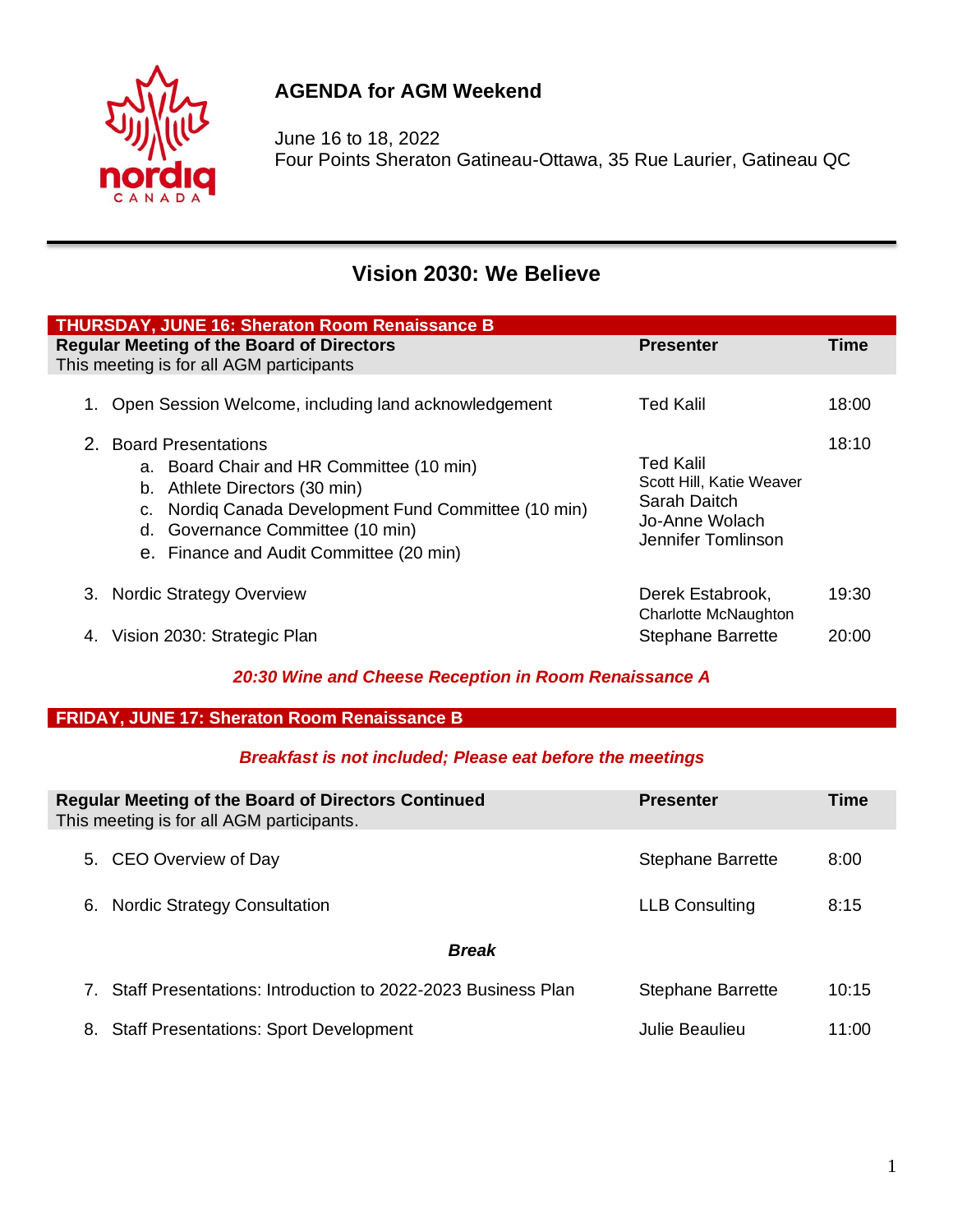#### *Lunch from 12:00 to 13:00*

| 9. Staff Presentations: High Performance, Olympic  | Chris Jeffries           | 13:00 |  |  |
|----------------------------------------------------|--------------------------|-------|--|--|
| 10. Staff Presentations: Para-Nordic               | Kate Boyd                | 13:45 |  |  |
| <b>Break</b>                                       |                          |       |  |  |
| 11. Staff Presentations: Operations and Engagement | Megan Begley             | 15:00 |  |  |
| 12. Staff Presentations: Revenue Generation        | <b>Stephane Barrette</b> | 15:30 |  |  |
| 13. Q&A Discussion                                 | All                      | 16:00 |  |  |
| 14. Closing Comments and Adjournment               | <b>Ted Kalil</b>         | 16:30 |  |  |

## *Optional Supper at 17:30:* [Piz'za-za Restau Bar à vin](http://www.pizzaza.ca/)

#### **SATURDAY, JUNE 18: Sheraton Room Renaissance B**

I

I

#### *Division chairs will have a social breakfast together (provided) in Room Renaissance B. Other conference participants are welcome to rejoin at 11:00 am.*

|                                                   | <b>Meeting of the Division Chairs Council</b>                                          |                      |       |  |  |  |
|---------------------------------------------------|----------------------------------------------------------------------------------------|----------------------|-------|--|--|--|
|                                                   | 1. Call to Order, Welcome, Approval of Agenda and Minutes                              | <b>Brennan Craig</b> | 9:00  |  |  |  |
| 2.                                                | <b>Closed Session</b>                                                                  | <b>Brennan Craig</b> | 9:15  |  |  |  |
| <b>Break</b>                                      |                                                                                        |                      |       |  |  |  |
| $3_{-}$                                           | <b>Closed Session with Invited Guests</b>                                              |                      | 10:30 |  |  |  |
| 4.                                                | Updates from Individual Division Chairs                                                |                      | 11:00 |  |  |  |
| Lunch from 12:00 to 13:00                         |                                                                                        |                      |       |  |  |  |
|                                                   | 5. Canada's most welcoming sport: Fostering healthy cultures within<br>clubs and teams | Robin McKeever       | 13:00 |  |  |  |
|                                                   | 6. ENGNE Best Practices                                                                | John Halvorsen       | 14:15 |  |  |  |
|                                                   | 7. Adjournment                                                                         | <b>Brennan Craig</b> | 14:45 |  |  |  |
| <b>Break</b>                                      |                                                                                        |                      |       |  |  |  |
| <b>Annual General Meeting</b><br><b>Ted Kalil</b> |                                                                                        |                      | 15:00 |  |  |  |
|                                                   | 1. Welcome and Call to Order                                                           |                      |       |  |  |  |

- 2. Establishment of Quorum
- 3. Approval of the Agenda